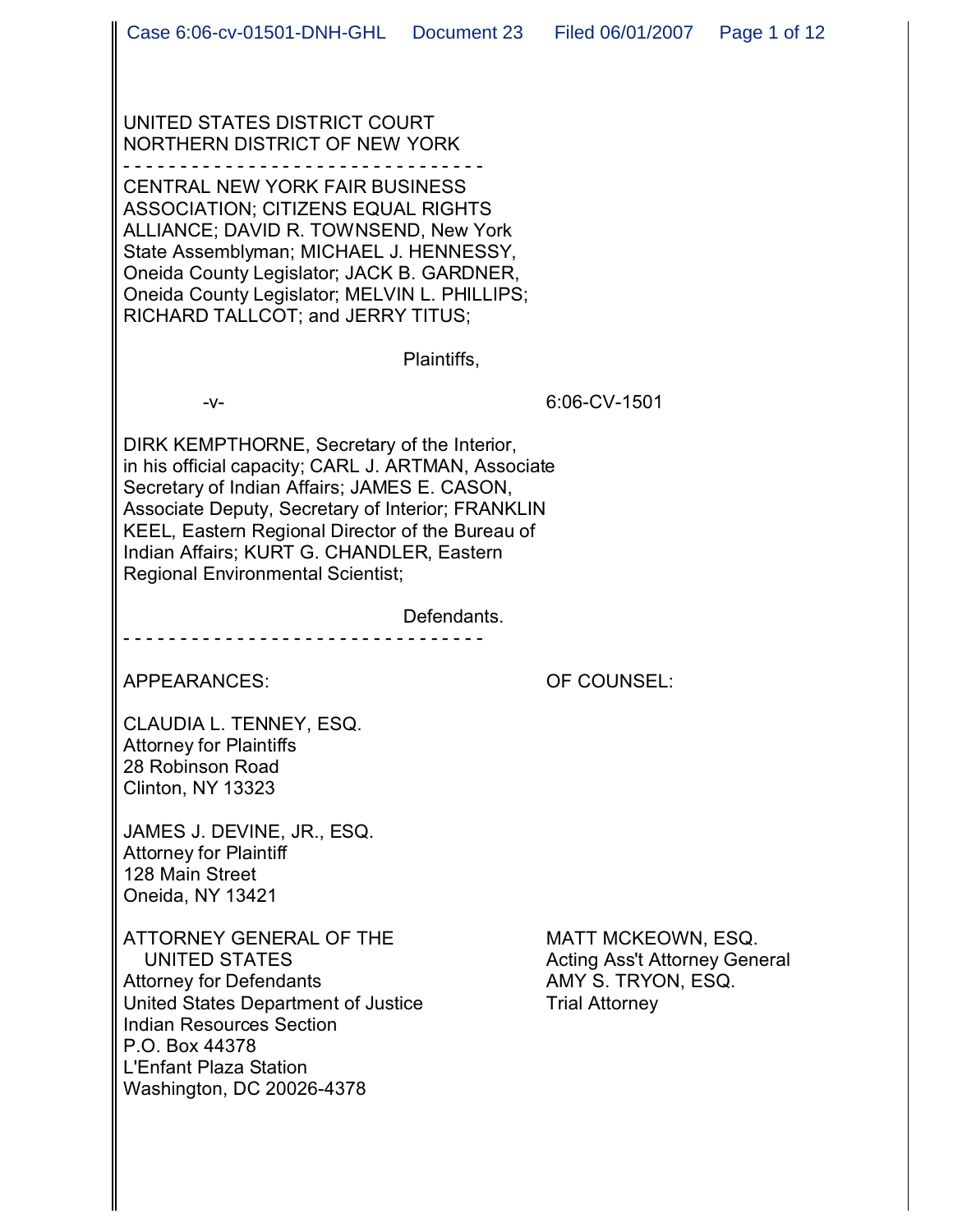OFFICE OF THE SOLICITOR TOM BLASER, ESQ. Attorneys for Defendants Department of the Interior 1849 C. Street, NW Washington, DC 20240

DAVID N. HURD United States District Judge

#### **MEMORANDUM-DECISION and ORDER**

## **I. INTRODUCTION**

Plaintiffs filed this action seeking declaratory and injunctive relief related to the Bureau of Indian Affairs ("BIA") handling of land-into-trust applications filed by several Indian tribes in New York State, as detailed below. They assert that federal question jurisdiction exists under 28 U.S.C. § 1331, pursuant to the Administrative Procedure Act, 5 U.S.C. §§ 500-596, and the Declaratory Judgment Act, 28 U.S.C. §§ 2201-2202. Plaintiffs further assert that the United States has waived its sovereign immunity from suit under 5 U.S.C. § 702 and 28 U.S.C. § 2209(a).

In lieu of an answer defendants filed a motion to dismiss pursuant to Fed. R. Civ. P. 12(b)(1), (6). Plaintiffs opposed. Oral argument was heard on May 14, 2007, in Utica, New York. Decision was reserved.

## **II. BACKGROUND**

## **A. Statutory Framework**

The following is a brief explanation the statutory framework in which the issues in this case arise. Greater depth into the land-into-trust application process and the environmental impact assessment requirements for agency actions, and their interplay as in this case, is unnecessary to resolve the issues presented here.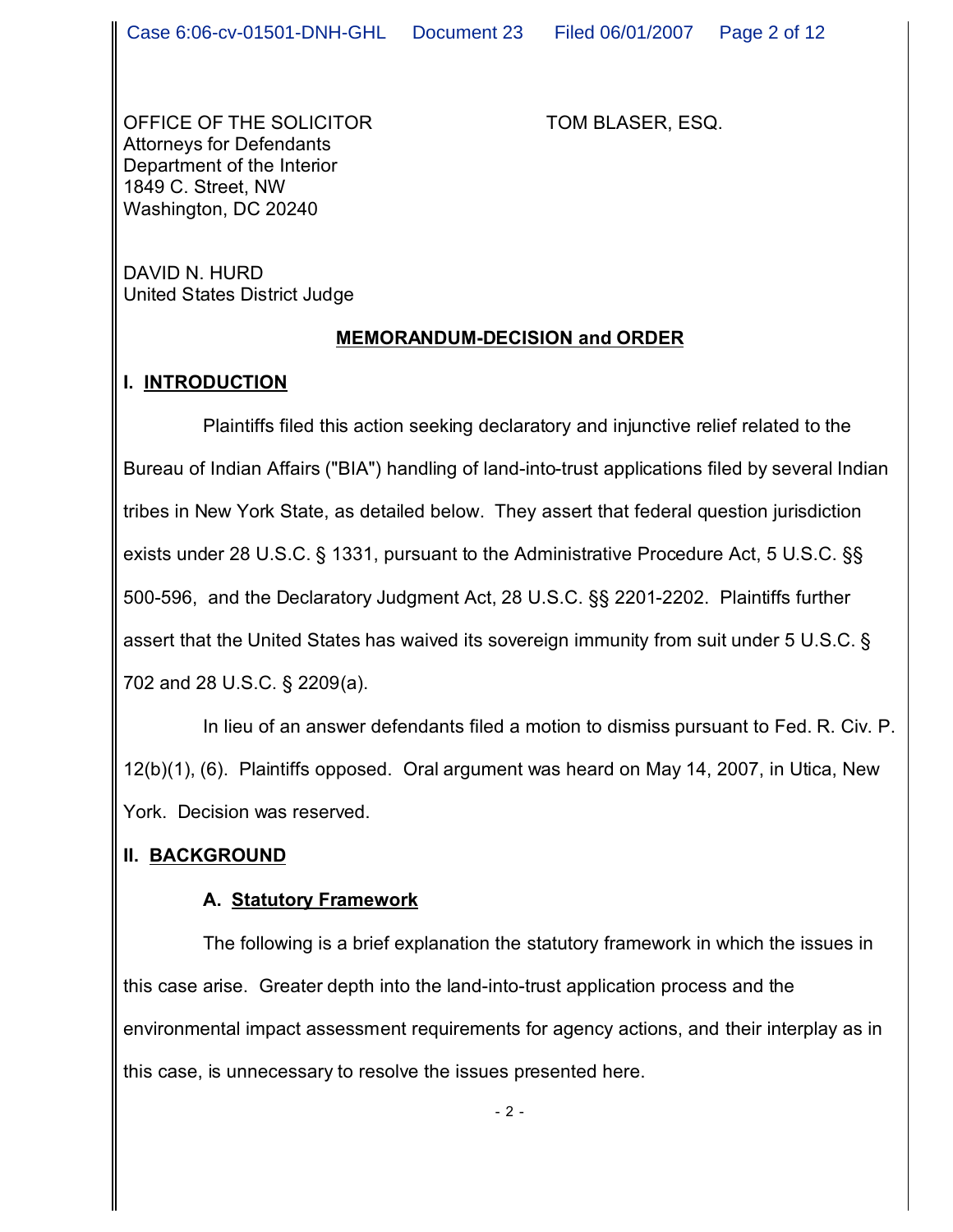The Indian Reorganization Act ("IRA"), 25 U.S.C. §§ 461-479, permits the

Secretary of the Interior ("Secretary") to take, in certain circumstances, lands into trust to

benefit Indian tribes. Id. § 465; Conn. ex rel. Blumenthal v. U.S. Dep't of Interior, 228 F.3d

82, 85 (2d Cir. 2000). The determination of whether to take certain land into trust lies in the

discretion of the Secretary, following the procedures set forth in Title 25, Part 151 of the

Code of Federal Regulations. Conn. ex rel. Blumenthal, 228 F.3d at 85. In order to make

that determination the

Secretary must consider, among other things, "(b) The need of the individual Indian or the tribe for additional land; (c) The purposes for which the land will be used; (d) If the land is to be acquired for an individual Indian, the amount of trust or restricted land already owned by or for that individual and the degree to which he needs assistance in handling his affairs; (e) If the land to be acquired is in unrestricted fee status, the impact on the State and its political subdivisions resulting from the removal of the land from the tax rolls; [and] (f) Jurisdictional problems and potential conflicts of land use which may arise."

Id. at 85 n.1 (quoting 25 C.F.R. § 151.10).

In addition, the National Environmental Policy Act ("NEPA"), 42 U.S.C. §§ 4321- 4370f, requires that the environmental impact of a proposed federal agency action, such as the BIA taking land into trust, be considered. See 40 C.F.R. § 1500.1; Nat'l Audubon Soc'y v. Hoffman, 132 F.3d 7, 12 (2d Cir. 1997) (discussing the NEPA requirement for preparation of a "detailed statement on the environmental impact" of "'major Federal actions significantly affecting the quality of the human environment'" (quoting 42 U.S.C. § 4332(2)(C)(i)). An agency such as the BIA contemplating undertaking a "major Federal action" must first determine if the "proposed action significantly affects the environment, thus necessitating the preparation of an" Environmental Impact Statement ("EIS"). Nat'l Audubon Soc'y, 132 F.3d at 12. If it is unclear whether the proposal constitutes a major federal action requiring an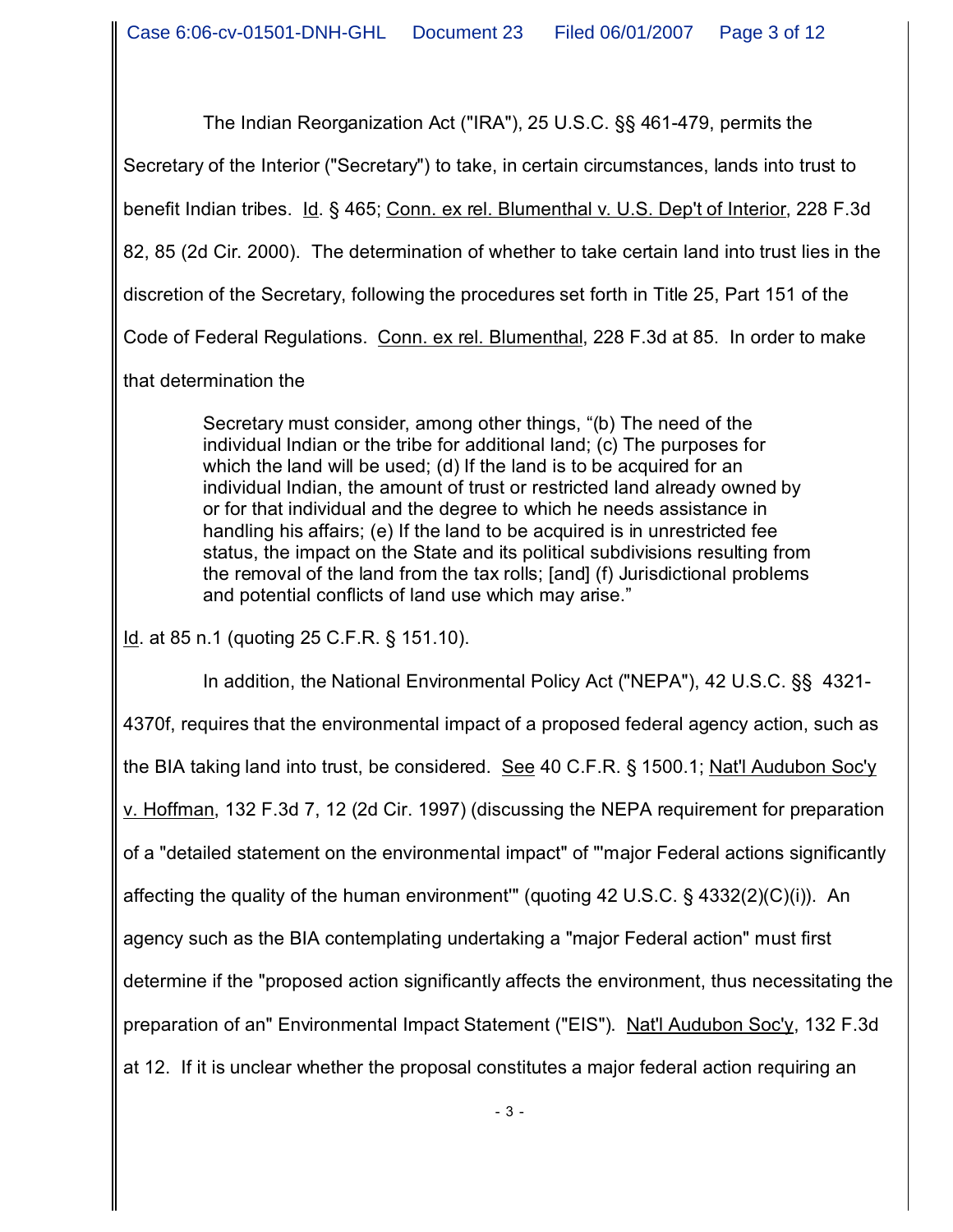EIS, then an Environmental Assessment ("EA") must be prepared. Id. (citing 40 C.F.R. §§ 1501.3, 1501.4, 1508.9). If the EA concludes that the action would have significant affect on the environment, then an EIS must be prepared. Id.

Ordinarily a site-specific EIS is prepared in accordance with the regulations. However, in some instances, an agency may take a programmatic approach to EIS preparation. Such an approach may be appropriate "in certain situations where several proposed actions are pending at the same time." Kleppe v. Sierra Club, 427 U.S. 390, 409, 96 S. Ct. 2718, 2730 (1976). For example, where there are several proposed agency actions "that will have cumulative or synergistic environmental impact upon a region" it may be necessary to conduct a "comprehensive consideration of pending proposals [so] the agency [can] evaluate different courses of action." Id. at 410, 96 S. Ct. at 2730; see also Salmon River Concerned Citizens v. Robertson, 32 F.3d 1346, 1356 (9th Cir. 1994) (discussing the use of comprehensive programmatic impact statement prepared in conjunction with forest plans prepared pursuant to the National Forest Management Act).

In any event, a site-specific or programmatic EIS must be prepared if it has been determined that a proposed agency action will significantly affect the environment. Once an EIS has been prepared, the environmental assessment is complete.<sup>1</sup>

However, preparation of an EIS is not required if the EA concludes that there will not be a significant impact on the environment. Nat'l Audubon Soc'y, 132 F.3d at 13. In this

 $^\mathrm{1}\,$  As noted above, this is a simplified overview of the process to provide a context for the issues presented. The regulations provide for a much more detailed process, including evaluation of alternatives, mitigation, and public comm ents. These details, however, are unimportant to the issues here.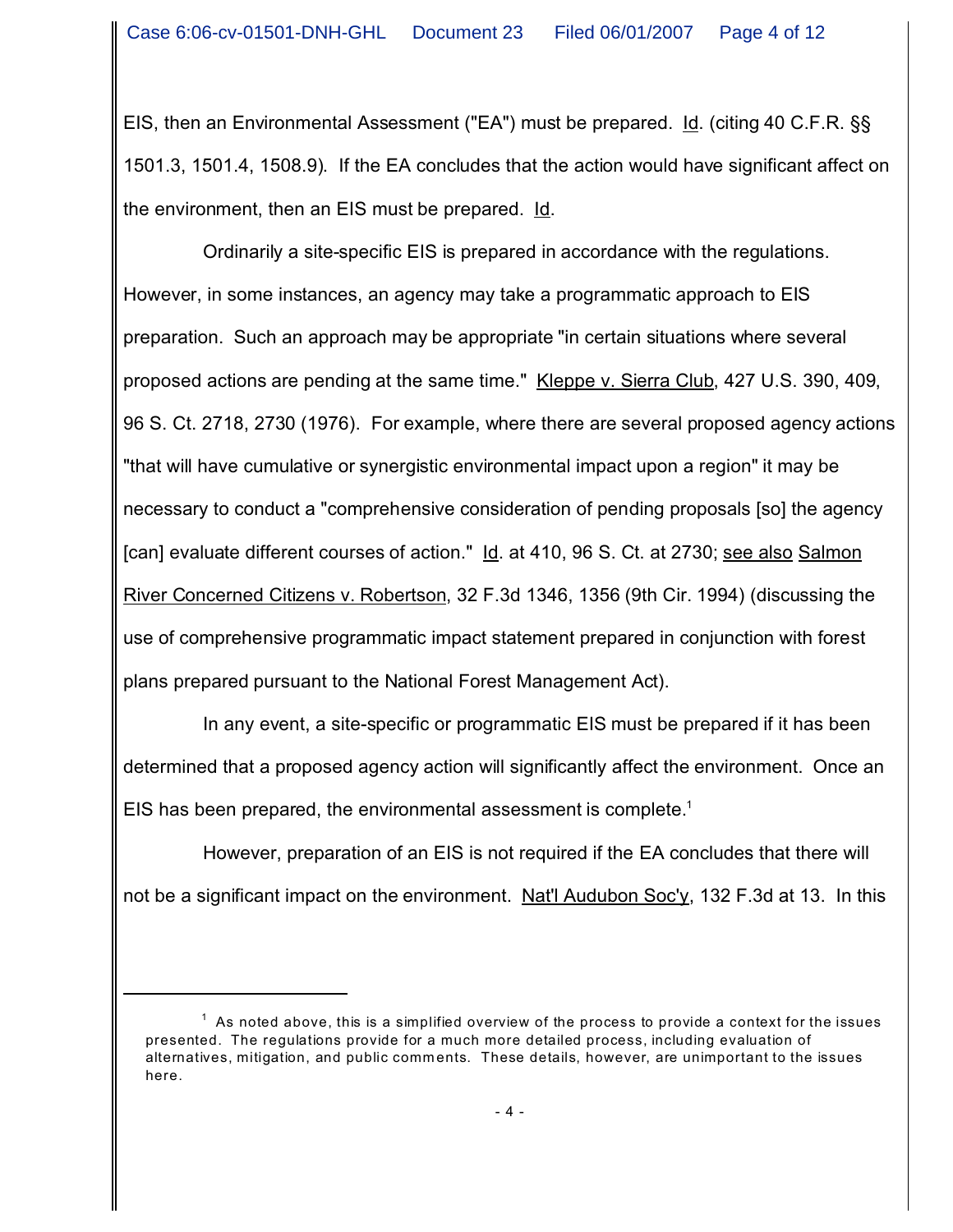circumstance, there would be a Finding of No Significant Impact ("FONSI") and the environmental assessment would be complete. $2$  40 C.F.R. § 1501.4(e).

The applicable EIS or FONSI is considered by the Secretary in determining it course of action with regard to a land-into-trust application under the IRA. See 25 C.F.R. § 151.10.

Once land is taken into trust pursuant to § 465 of the IRA, it is no longer taxable by local and state governments, zoning requirements no longer apply to it, and it is not subject to the state civil or criminal justice system unless the tribe consents. Conn. ex rel. Blumenthal, 228 F.3d at 85-86.

#### **B. Facts**

There are five<sup>3</sup> land-into-trust applications pending before the Secretary with regard to land within New York State.

In April 2005 the Oneida Indian Nation of New York applied for trust acquisition for approximately 17,000 acres in Oneida and Madison Counties. The trust application stated that no change in use of the land was anticipated. A draft EIS has been completed.

The St. Regis Mohawk Tribe filed an application for trust acquisition of 29.31 acres in Sullivan County. The land is currently occupied by a wagering raceway and a parking lot. A casino project is proposed for the land. An EA was updated and a FONSI was issued on December 21, 2006. However, the Secretary has not issued a decision on the trust application.

 $^{\text{2}}$  <u>See supra</u> note 1.

 $^3\,$  The Cayuga Nation of Indians of New York submitted two applications which were consolidated. The consolidated applications are treated as one; therefore, the total number of applications pending is five (not six).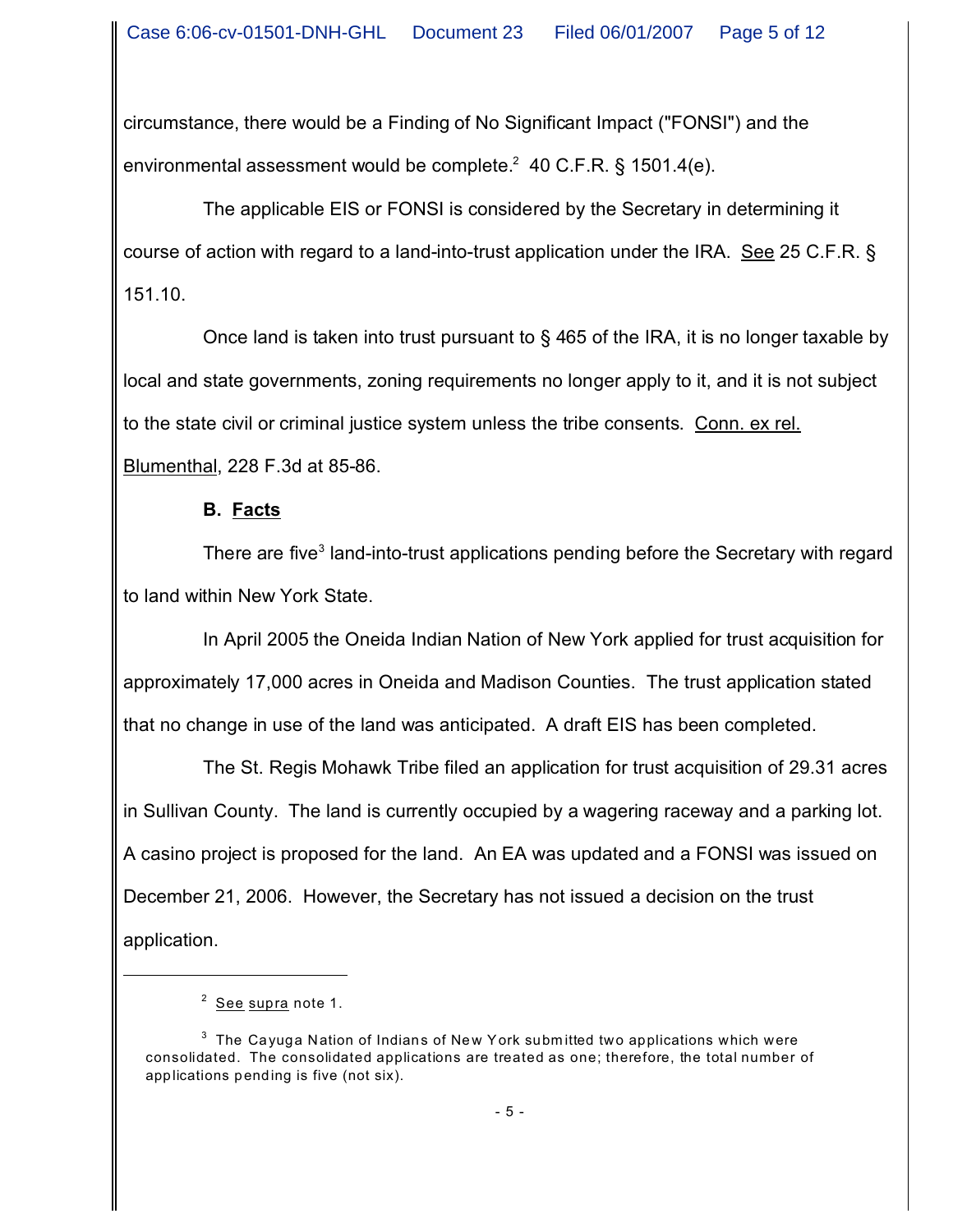In 2005 the Cayuga Nation of Indians of New York submitted two applications to take into trust land totaling 130 acres located in Seneca and Cayuga Counties. These two applications were consolidated. Various uses were listed for the land and some of the land is intended to remain vacant. The Secretary is currently preparing a draft EIS.

The Seneca-Cayuga Tribe of Oklahoma, in 2006, applied for trust acquisition of 229 acres of land in Cayuga County. The proposed use of the land is to conduct gaming. No NEPA documentation has been prepared for this application.

In 2006 the Oneida Tribe of Indians of Wisconsin submitted a land-into-trust application for slightly more than 2 acres in Madison County. The Oneida of Wisconsin propose construction of a tribal office on the parcel. No NEPA documentation has been prepared.

## **III. MOTION TO DISMISS STANDARD**

An action must be dismissed when the court lacks jurisdiction over the subject matter. Fed. R. Civ. P. 12(b)(1), (h)(3); United Food & Commercial Workers Union, Local 919 v. CenterMark Props. Meriden Square, Inc., 30 F.3d 298, 301 (2d Cir. 1994). The party asserting subject matter jurisdiction has the burden of proving that such jurisdiction exists. United Food & Commercial Workers Union, Local 919, 30 F.3d at 301; Greenery Rehab. Group, Inc. v. Sabol, 841 F. Supp. 58, 61 (N.D.N.Y. 1993)(citing Thomson v. Gaskill, 315 U.S. 442, 62 S. Ct. 673 (1942)). A motion brought pursuant to Fed. R. Civ. P. 12(b)(1) must be considered before any other motions, as a finding of lack of jurisdiction would render other objections and defenses moot. Rhulen Agency, Inc. v. Alabama Ins. Guar. Ass'n, 896 F.2d 674, 678 (2d Cir. 1990).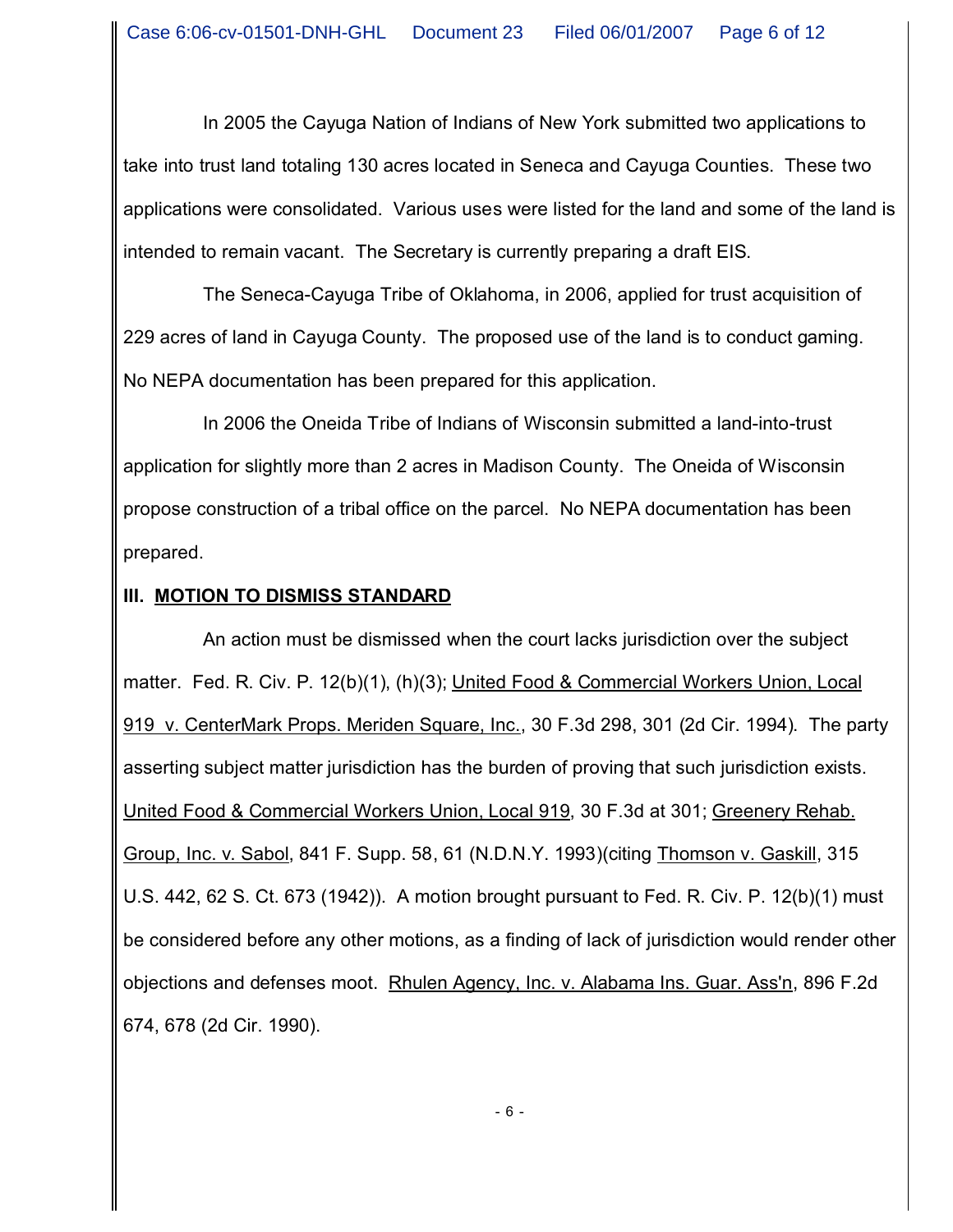A cause of action shall not be dismissed for failure to state a claim under Fed. R. Civ. P. 12(b)(6), "unless it appears beyond doubt that the plaintiff can prove no set of facts in support of his claim which would entitle him to relief." Conley v. Gibson, 355 U.S. 41, 45-46, 78 S. Ct. 99, 102 (1957). In considering a motion brought pursuant to Fed. R. Civ. P. 12(b), the court must assume all of the allegations in the complaint are true. Id. In reviewing the sufficiency of a complaint at the pleading stage, "[t]he issue is not whether a plaintiff will ultimately prevail but whether the claimant is entitled to offer evidence to support the claims." Scheuer v. Rhodes, 416 U.S. 232, 236, 94 S. Ct. 1683, 1686 (1974).

## **IV. DISCUSSION**

Defendants move to dismiss for lack of subject matter jurisdiction pursuant to Fed. R. Civ. P. 12(b)(1) and for failure to state a claim pursuant to Fed. R. Civ. P. 12(b)(6). Subject matter jurisdiction is a threshold matter; therefore, defendants' 12(b)(1) motion must be considered first. See Rhulen Agency, Inc., 896 F.2d at 678.

Defendants argue that subject matter is lacking because plaintiffs' claims are not ripe. Plaintiffs bring two claims.<sup>4</sup> First plaintiffs claim that the Secretary's failure to require a programmatic EIS concerning all land-into-trust applications related to land within New York State (rather than a site-specific EIS for each individual application) is arbitrary, capricious, and contrary to law. Second plaintiffs claim that the Secretary exceeded the authority granted by 25 U.S.C. § 465 in promulgating the Part 151 regulations which allow land owned in fee by Indian tribes to be taken into trust status. Thus, the essence of both of plaintiffs'

<sup>&</sup>lt;sup>4</sup> Perusal of the 89-paragraph complaint does not reveal these claims. Rather, plaintiffs' opposition subm issions clarify their claim s. (See Pltfs.' Mem . at 9-10.)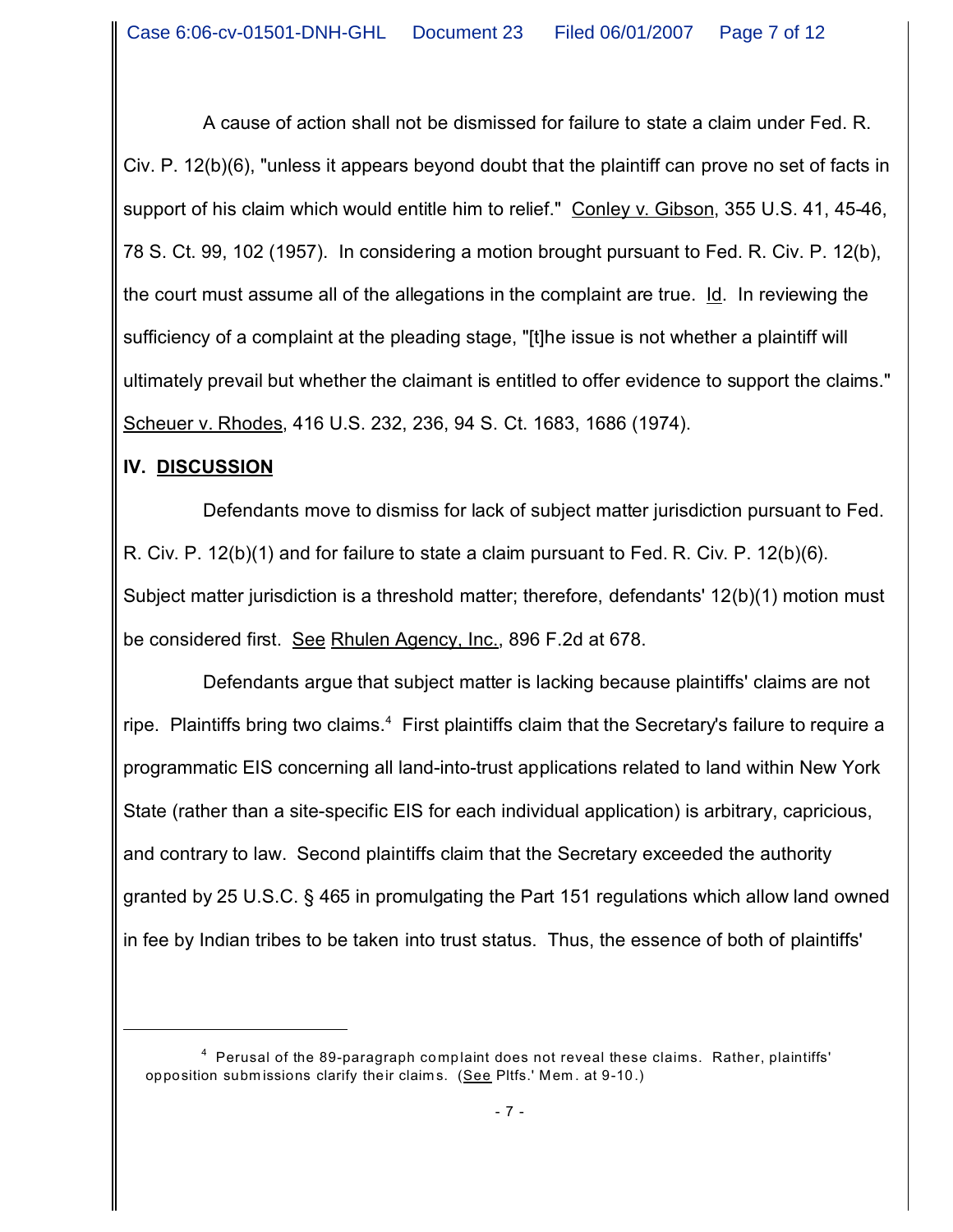claims is a challenge to actions of the Secretary, made on behalf of the Department of the Interior, a federal agency.

Judicial review of federal agency decisions is available pursuant to the Administrative Procedures Act.<sup>5</sup> 5 U.S.C. § 702; Lujan v. Nat'l Wildlife Fed'n, 497 U.S. 871, 882, 110 S. Ct. 3177, 3185 (1990). Section 702 provides that "a person suffering legal wrong because of agency action, or adversely affected or aggrieved by agency action within the meaning of a relevant statute, is entitled to judicial review thereof." 5 U.S.C. § 702. To fall within the ambit of section 702, the party challenging the agency action must identify the "agency action' that affects him in the specified fashion." Lujan, 497 U.S. at 882, 110 S. Ct. at 3185. When relying upon the general review provisions of section 702 (where there is no statutory authorization for review), "the 'agency action' in question must be 'final agency action.'" Id. In addition to identifying the agency action, the aggrieved party must show that he has 'suffer[ed] legal wrong' because of the challenged agency action, or is 'adversely affected or aggrieved' by that action 'within the meaning of a relevant statute.'" Id. at 883, 110 S. Ct. at 3186. In order to meet this second requirement, the party "must establish that the injury he complains of (his aggrievement, or the adverse effect upon him) falls within the 'zone of interests' sought to be protected by the statutory provision whose violation forms the legal basis for his complaint." Id.

In this case, plaintiffs allege violations of the IRA and NEPA by the Secretary have adversely affected them. More specifically, plaintiffs claim that the Part 151 regulations which permit the Secretary to take land owned in fee by Indian tribes into trust status

<sup>&</sup>lt;sup>5</sup> Review may also be available pursuant to a substantive statutory provision. See Salmon River Concerned Citizens, 32 F.3d at 1353-54. However, "NEPA does not provide a private cause of action for violations of its provisions." Id. at 1346 n.13.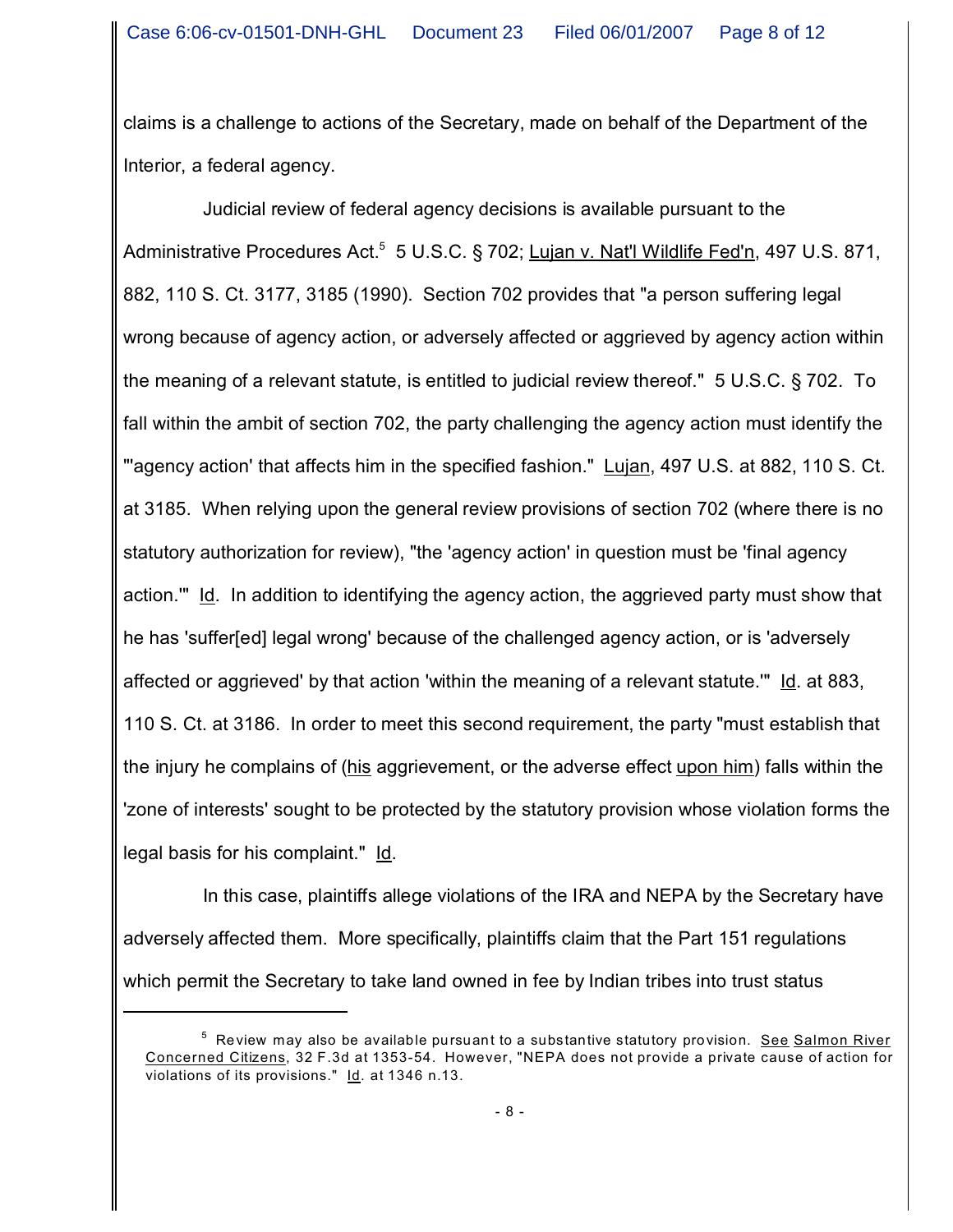exceeds statutory authority. However, none of the applications for land-into-trust of which plaintiff complains has been acted upon by the Secretary. There is no final agency action for judicial review. See Top Choice Distribs., Inc. v. U.S. Postal Serv., 138 F.3d 463, 467 (2d Cir. 1998) (finding there was no final agency action where an administrative complaint was been filed but had not yet been resolved); see also Nat'l Park Hospitality Ass'n v. Dep't of the Interior, 538 U.S. 803, 808, 123 S. Ct. 2026, 2030 (2003) (finding claim challenging agency regulation is not ripe for judicial review under the APA until there is "some concrete action applying the regulation to the claimant's situation in a fashion that harms or threatens to harm him"). $6$ 

Further, plaintiffs claim that the Secretary's failure to require a programmatic EIS violates NEPA. The environmental evaluations required by NEPA are but one part of the matters considered by the Secretary in deciding whether to grant or deny a land-into-trust application. See 25 C.F.R. § 151.10. Moreover, preparation of site-specific versus programmatic EISs has no effect on the legal rights of the parties and no legal consequences to them flow from it. See Top Choice Distribs., Inc., 138 F.3d at 466 (agency action is not final until "rights or obligations have been determined or from which legal consequences will flow"). Thus, again there is no final agency action available for review because the Secretary has not made a decision on the applications for trust status.

 $^6\,$  Even if plaintiffs' claim were analyzed according to the <u>Abbott Labs.</u> paradigm followed in <u>Nat'l</u> Park Hospitality Ass'n, which neither plaintiffs nor defendants suggest should be done, the conclusion would be the same. See Nat'l Park Hospitality Ass'n, 538 U.S. at 807-08, 123 S. Ct. at 2030 (citing Abbott Labs. v. Gardner, 387 U.S. 136, 149, 87 S. Ct. 1507, 1507 (1967)). That is, plaintiffs' claim regarding the Part 151 regulations is not ripe for review because it is not "fit for judicial decision" in that there was no action applying to plaintiffs' situation and "withholding court consideration" will not create a hardship for the parties. See id. at 808, 123 S. Ct. at 2030; Ohio Forestry Ass'n v. Sierra Club, 523 U.S. 726, 733, 118 S. Ct. 1665, 1670 (1998) (further delineating factors to be considered in determining hardship).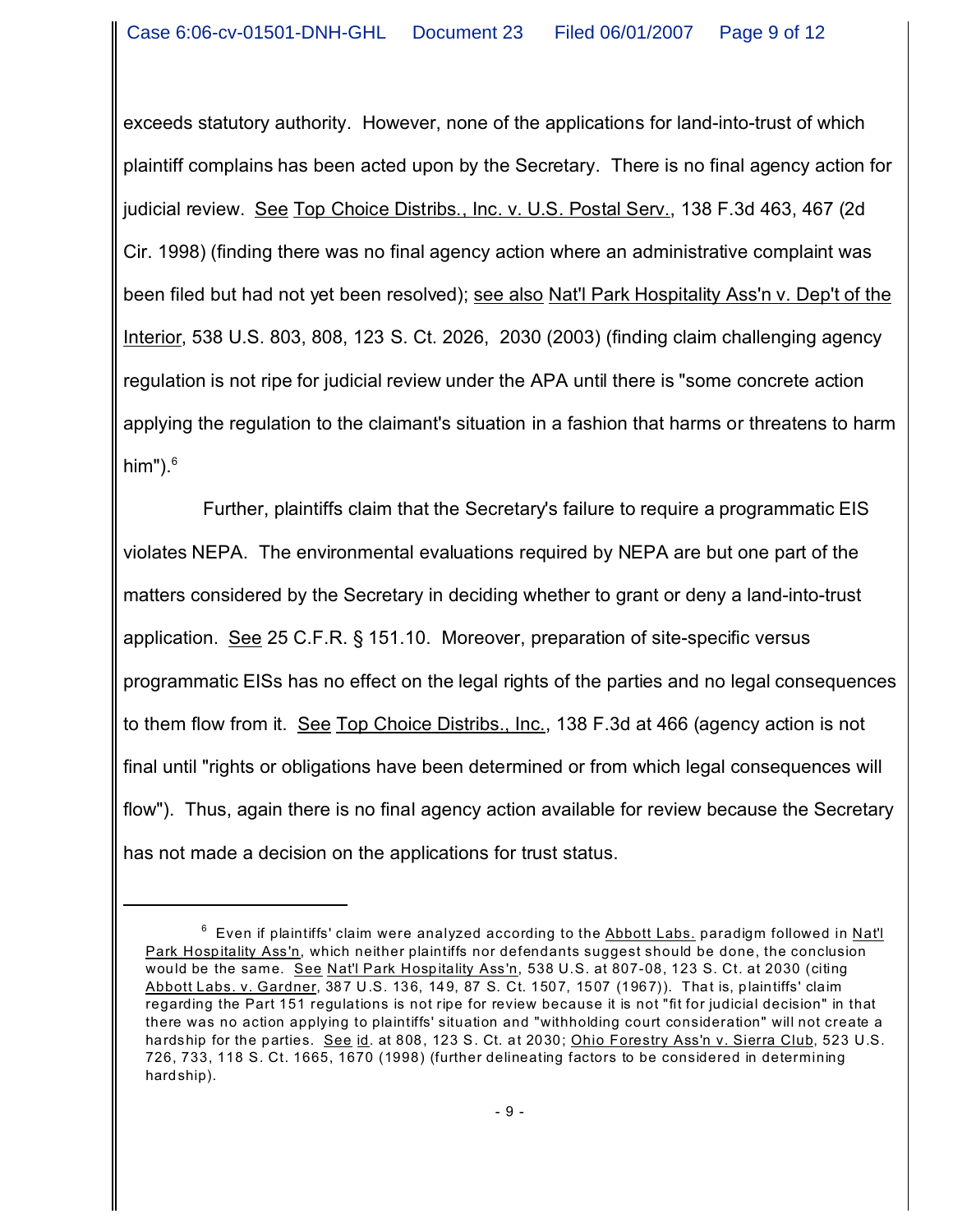Additionally, even if action under NEPA were to be considered as the agency action being reviewed, there would be no "final" action because no final reports as required by NEPA (that is EIS and/or FONSI) have been issued. Plaintiffs' citation to Nevada v. Dep't of Energy, 457 F.3d 78, 87-92 (D.C. Cir. 2006), for the proposition that when a reasonable alternative was not considered during the NEPA process the issue was ripe for review is unavailing. Contrary to plaintiffs' assertion, the Nevada Court found that the discussion of an interim plan did not constitute a final determination, and thus a challenge to it was not ripe for review. Id. at 84. The court elaborated that the issue would not become ripe until the interim plan was "sufficiently 'crystallized' and the [final] EIS is used to support a concrete decision" not to prepare a supplemental EIS. Id. at 84-85. Finding that it was not ripe for judicial review, the court also rejected a challenge to a Record of Decision, implementation of which was contingent upon various factors. Id. at 85. In Nevada, plaintiff objected to what it claimed were several procedural violations of NEPA during the review process. See id. at 87-93. The court's analysis of these claimed NEPA violations does not support plaintiffs' position in this case because the challenges were brought after a final EIS was issued. See <u>id</u>.

Plaintiff contends that the agency action was final at the time when the Secretary accepted the land-into-trust applications. There are at least two difficulties with plaintiffs' argument. First, there is no identifiable "agency action" in acceptance of the applications. The Secretary has not acted by merely taking applications submitted to it by the tribes. See Lujan, 497 U.S. at 890, 110 S. Ct. at 3189 (noting several proffered agency actions that have been rejected: "land withdrawal review program," "weapons procurement program," and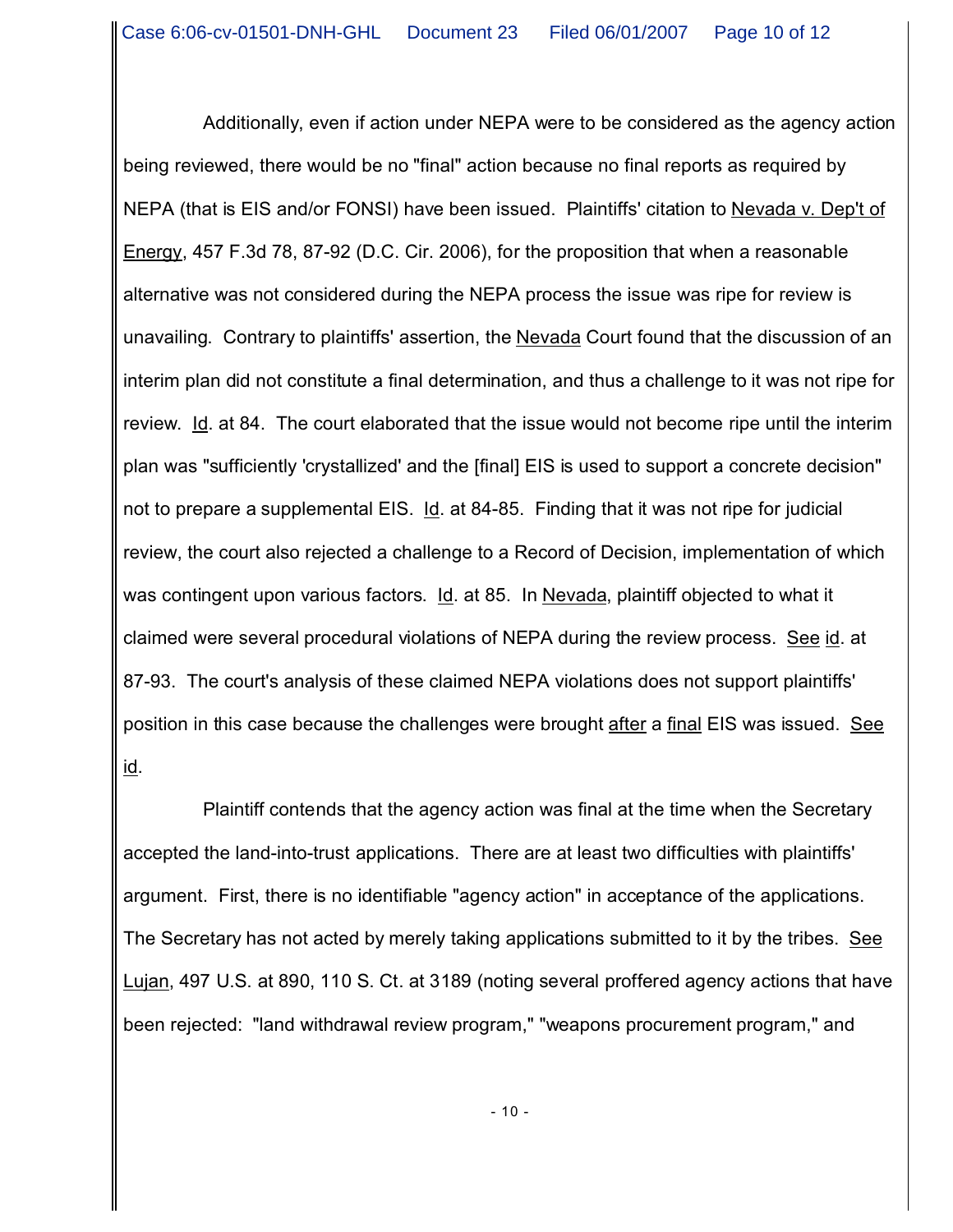"drug interdiction program"); Top Choice Distribs., Inc., 138 F.3d at 467 (rejecting the filing of an administrative complaint proffered to be a final agency action).

Second, even if acceptance of the applications constituted "final agency action," plaintiffs do not (and could not) allege how they were aggrieved by the acceptance of the applications. Therefore, plaintiffs' claims would fail because they could not meet the second "adversely affected or aggrieved" requirement for judicial review. See Lujan, 497 U.S. at 883, 110 S. Ct. at 3186.

Finally, considering the acceptance of the applications as the final agency action would be inconsistent with plaintiffs' own claims. This is so because the actions (or failures to act) of which plaintiffs complain occurred after acceptance of the applications. For example, plaintiffs complain about the Secretary's failure to require a programmatic EIS, an action that necessarily followed acceptance of the applications. Plaintiffs also complain of the Secretary permitting land held in fee to be taken into trust--again, taking land held in fee into trust (or even considering whether to do so) necessarily follows acceptance of a landinto-trust application. Thus, in light of plaintiffs' own claims, acceptance of the applications cannot be the final agency action being challenged.

Because the Secretary has not taken any final action on the land-into-trust applications, subject matter jurisdiction over plaintiffs' claims pursuant to the Administrative Procedure Act is lacking. Therefore, plaintiffs' claims must be dismissed pursuant to Fed. R. Civ. P. 12(b)(1). Because subject matter jurisdiction is lacking, defendants' contention that plaintiffs fail to state a claim is moot.